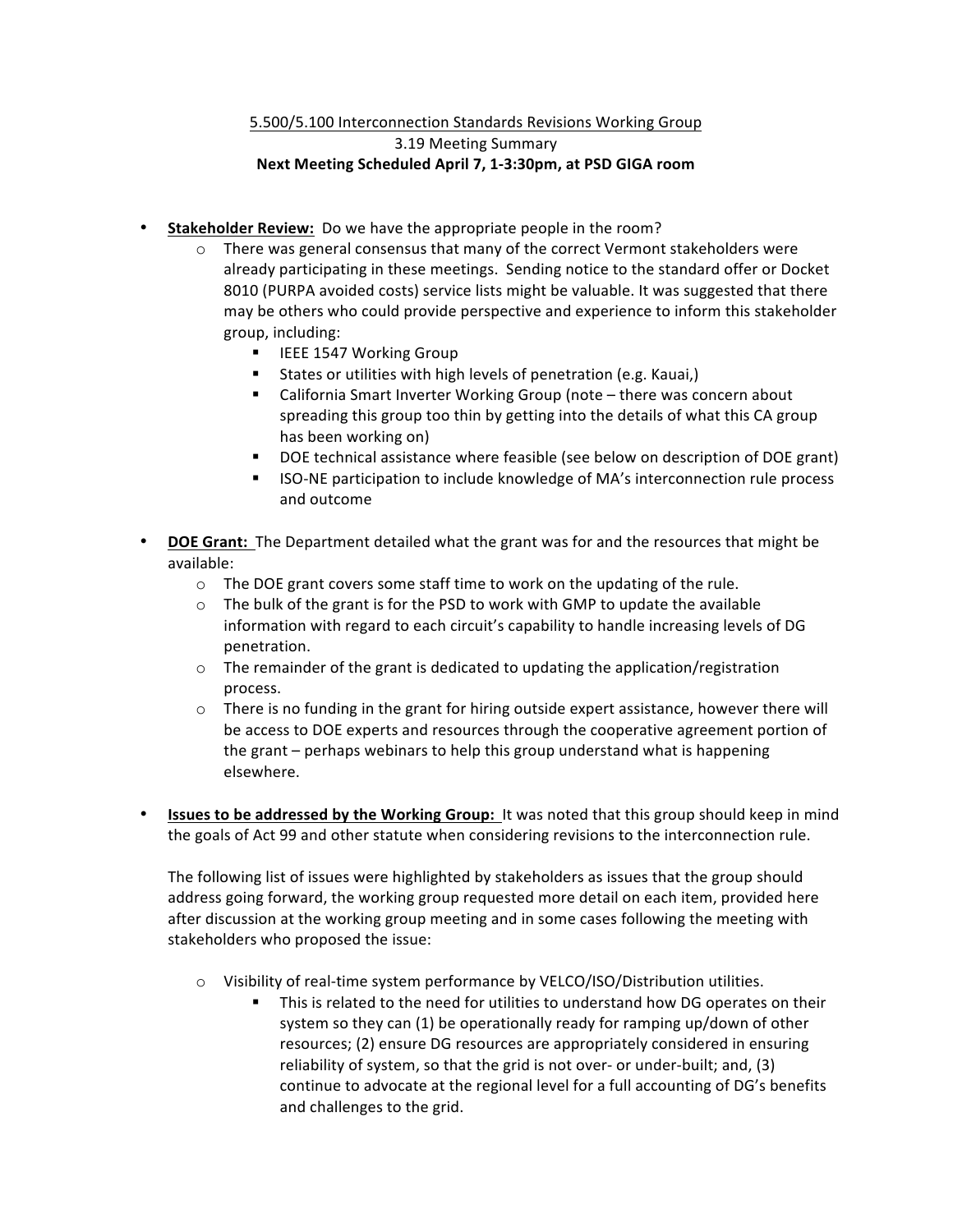- $\circ$  Ability of Utilities to Curtail system generation
	- It was noted that at times, it is now possible for utilities to pay to provide generation into the wholesale markets. On the other hand, it may be inconsistent with State policy to curtail renewable generation if it were in favor of continuing to operate fossil fuel units. Flexibility in the rule to allow for utilities to curtail generation may be appropriate and should be discussed.
- o Local Visibility to developers:
	- This is related to utilities providing detailed information about its circuits to allow developers to quickly determine whether a site has potential for hosting distributed generation.
	- Understanding the circuit level threshold after which point increased penetration really makes a difference on the circuit. There may not need to be a specific project size threshold where different interconnection procedures take hold, if there were a different circuit level threshold.
	- This issues is also related to the DOE grant (discussed above) where GMP will be updating information re: its circuits
- $\circ$  Who should bear the costs of upgrades to the distribution network that may be necessary to facilitate significantly increased levels of penetration?
	- **.** When upgrades are necessary for DG, then is it in the interest of the state to socialize those costs?
	- $\blacksquare$  How do tariffs interplay with the allocated costs  $-$  e.g. Open Access Transmission Tariff; ISO-NE costs. What are the tariff obligations?
	- " This issue should to be coordinated with the Act 99 rate structure group.
- $\circ$  Interconnection application:
	- Examine requirements to determine if there are ways to reduce soft costs including synchronization with the §248 permit process
- o Metering requirements:
	- $\blacksquare$  Consideration of requiring specific metering capabilities for example there are issues with resettlement of SPEED resources because a number of them don't have telemetry.
	- Understanding the data needs/desires across utilities & understanding the costs that may be incurred to achieve these
	- Is this best addressed via interconnection rule or elsewhere?
- $\circ$  Ensuring the rule is flexible enough to accommodate future electric energy storage interconnection issues.
- o Understand & evaluate relationship to the National Electric State Code.
- $\circ$  The group should continue to ensure appropriate coordination between the Act 99 process and Rule 5.500 update.